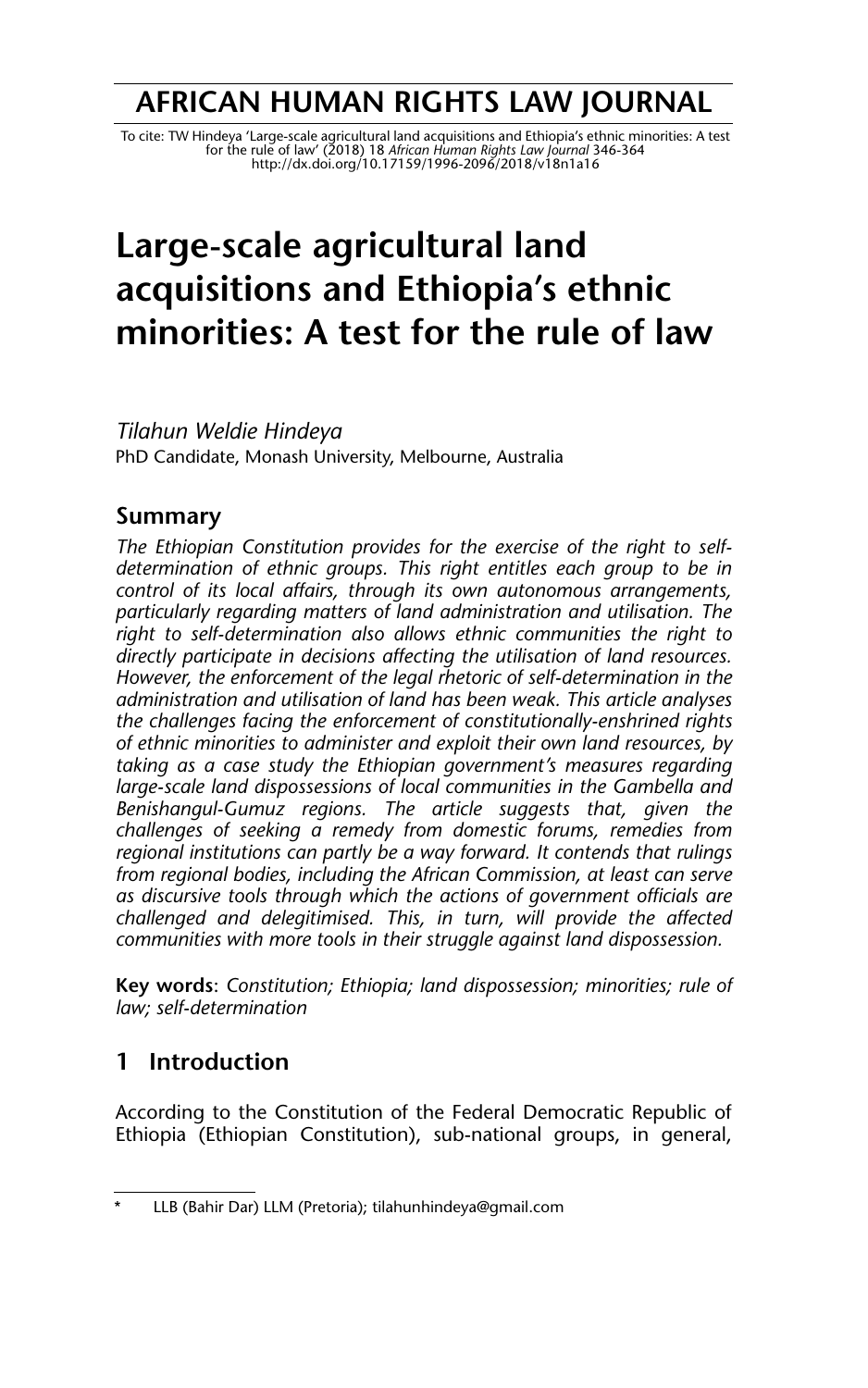and ethnic minorities, in particular, are granted several constitutional rights, including the right to self-determination, in relation to the administration and utilisation of land and other natural resources. However, the implementation of these constitutional rights has been dismal, particularly in the lowlands, places that host many ethnic minorities. This is largely due to the government's interest to transfer land into the hands of private and public actors with little or no compensation to and consultation with local communities. This interest often trumps the constitutional rights of the ethnic minorities to administer land and be consulted in development projects, thus posing serious challenges to the rule of law. By focusing on ethnic minorities in the lowlands of Ethiopia (particularly in the Gambella and Benisgangul-Gumuz regions), the purpose of this article is to analyse the challenges facing the enforcement of constitutionallyenshrined rights of ethnic minorities.

The article is structured as follows: Section 2 briefly discusses the notion of the rule of law. Section 3 examines the constitutional rights of ethnic minorities to self-administer their land resources through their own autonomous regional states, and analyses how such constitutionally-entrenched rights have been neglected. This section also discusses another aspect of the right to self-determination, namely, the right of ethnic minorities to directly participate in decisions affecting the utilisation of their land resources, and analyses the challenges in ensuring their rights. The last section provides concluding remarks.

#### **2 The notion of the rule of law**

Etymologically, the term 'rule of law' is derived from the Latin phrase *imperium legume*, literally meaning 'the empire of laws and not of men'.<sup>1</sup> The phrase 'the empire of laws and not of men' refers to 'the subordination of arbitrary power and the will of public officials as much as possible to the guidance of laws made and enforced to serve their proper purpose, which is the public good (*res publica*) of the community as a whole'.<sup>2</sup> This means that the rule of law requires that, in addition to acting based on prescribed law, the law should serve as a tool to advance the public good instead of being an instrument to justify the capricious acts of persons and institutions.

The rule of law should be distinguished from 'rule by law' or mere legalism – a tool which can be deployed to justify arbitrary actions of public officials.<sup>3</sup> As Harman notes, 'the creation and enforcement of laws does not, of itself, constitute or enable a society to be governed

<sup>1</sup> M Sellers 'What is the rule of law and why is it so important?' in J Silkenat et al (eds) *The legal doctrines of the rule of law and the legal state (Rechtsstaat)* (2014) 4.

<sup>2</sup> As above.

<sup>3</sup> As above.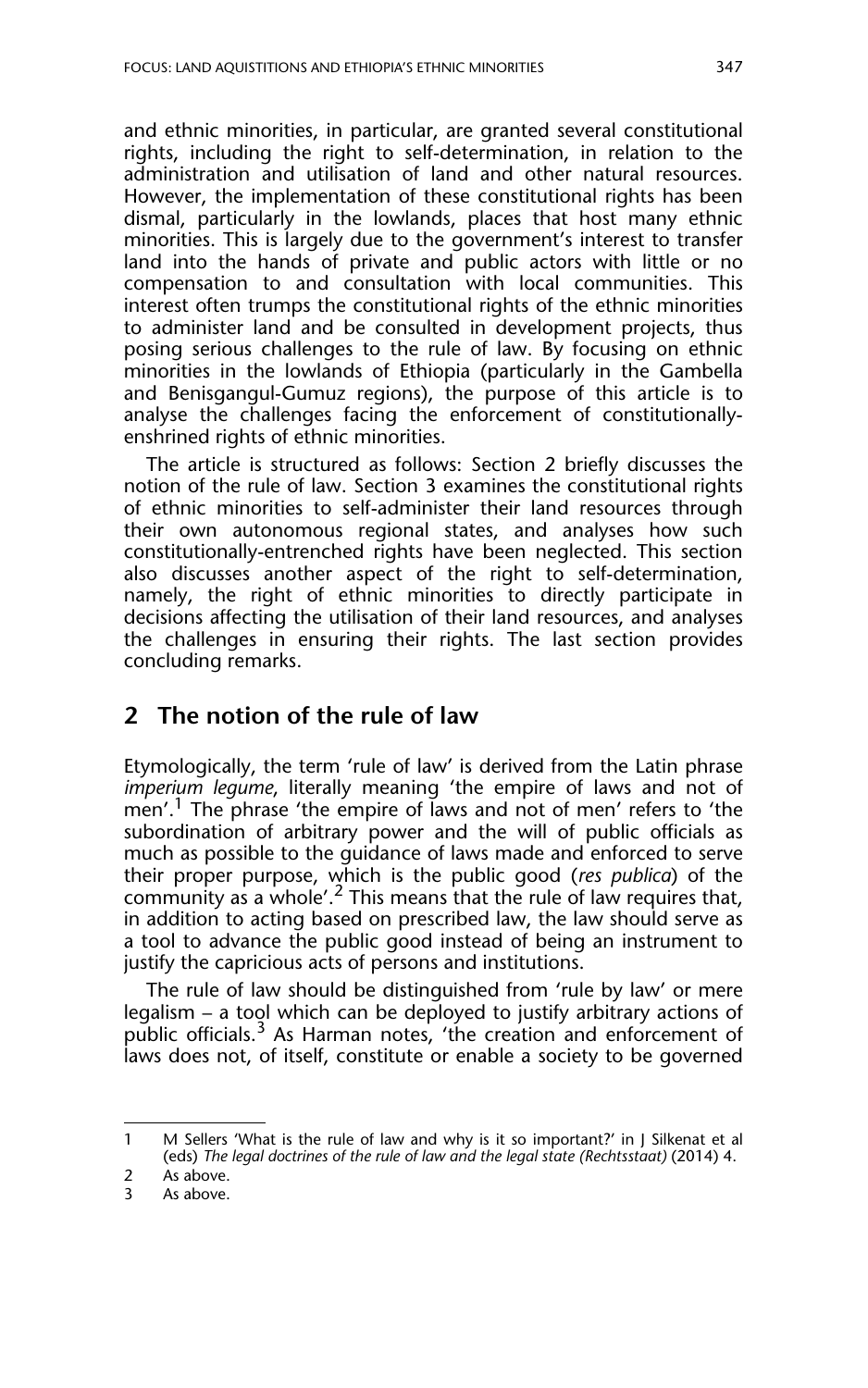by the rule of law'.<sup>4</sup> Governance of society by laws 'without consideration and embrace of the rule of law as a guiding and underlying principle, has the potential to lead to a tyrannical or "police" state'.<sup>5</sup> This is often the case in many authoritarian states that deploy laws as instruments of repression.<sup>6</sup>

There is no universally-accepted definition of the term 'rule of law'. As Fombad notes in the overview in this issue of the *African Human Rights Law Journal*, the term can refer to many concepts or principles.<sup>7</sup> The analysis in the article focuses on a mix of largely the following principles of the rule of law: governance based on publiclypromulgated laws; the avoidance of arbitrariness; separation of powers; the adjudication of laws by independent institutions; access to enforce laws, and participation in decision making.

## **3 Constitutional rights of ethnic minorities to selfdetermination**

The Ethiopian Peoples' Revolutionary Democratic Front (EPRDF), the party that has maintained state power in Ethiopia since 1991, introduced a new Constitution that in principle fundamentally altered the political and legal landscape of the country. With the adoption of the Ethiopian Constitution in 1994, a federation was formed.<sup>8</sup> The federation is organised largely based on the ethnicity of different communities.<sup>9</sup>

The establishment of a federal system was designed to decentralise power and resources and resolve the age-old questions for greater inclusion of different communities in the economic and political affairs of state institutions in Ethiopia.<sup>10</sup> This decentralisation of power, it was thought, would empower ethnic communities to freely determine their destiny through their right to self-determination. This appears to

<sup>4</sup> J Harman 'The rule of law – Law as an instrument of justice and a tool of oppression' Paper presented at the Legal Studies Teachers Conference, 15 March 2014 http://www.federalcircuitcourt.gov.au/wps/wcm/connect/fccweb/reportsand-publications/speeches-conference-papers/2014/speech-harman-rule-of-law (accessed 11 May 2017).

<sup>5</sup> As above.

<sup>6</sup> See, eg, A Allo & B Tesfaye 'Spectacles of illegality: Mapping Ethiopia's show trials' (2015) 13 *African Identities* 279; T Moustafa 'Law and courts in authoritarian regimes' (2014) 10 *The Annual Review of Law and Social Sciences* 281.

<sup>7</sup> C Fombad 'An overview of the rule of law crisis in Africa' (2018) 18 *African Human Rights Law Journal* 213.

<sup>8</sup> Proclamation of the Constitution of the Federal Democratic Republic of Ethiopia, Proclamation 1/1995, *Federal Negarit Gazeta*, 1st Year No 1.

<sup>9</sup> Ethiopia's population is highly diverse, consisting of over 70 ethnic communities. Only some of these communities are conferred an autonomous regional status. In some cases, particularly in the Southern Nations, Nationalities and Peoples (SNNP) regional state, only one region was formed while the number of these ethnic communities total more than 45.

<sup>10</sup> A Fiseha 'Ethiopia's experiment in accommodating diversity: 20 years balance sheet' (2012) 22 *Regional and Federal Studies* 435 446.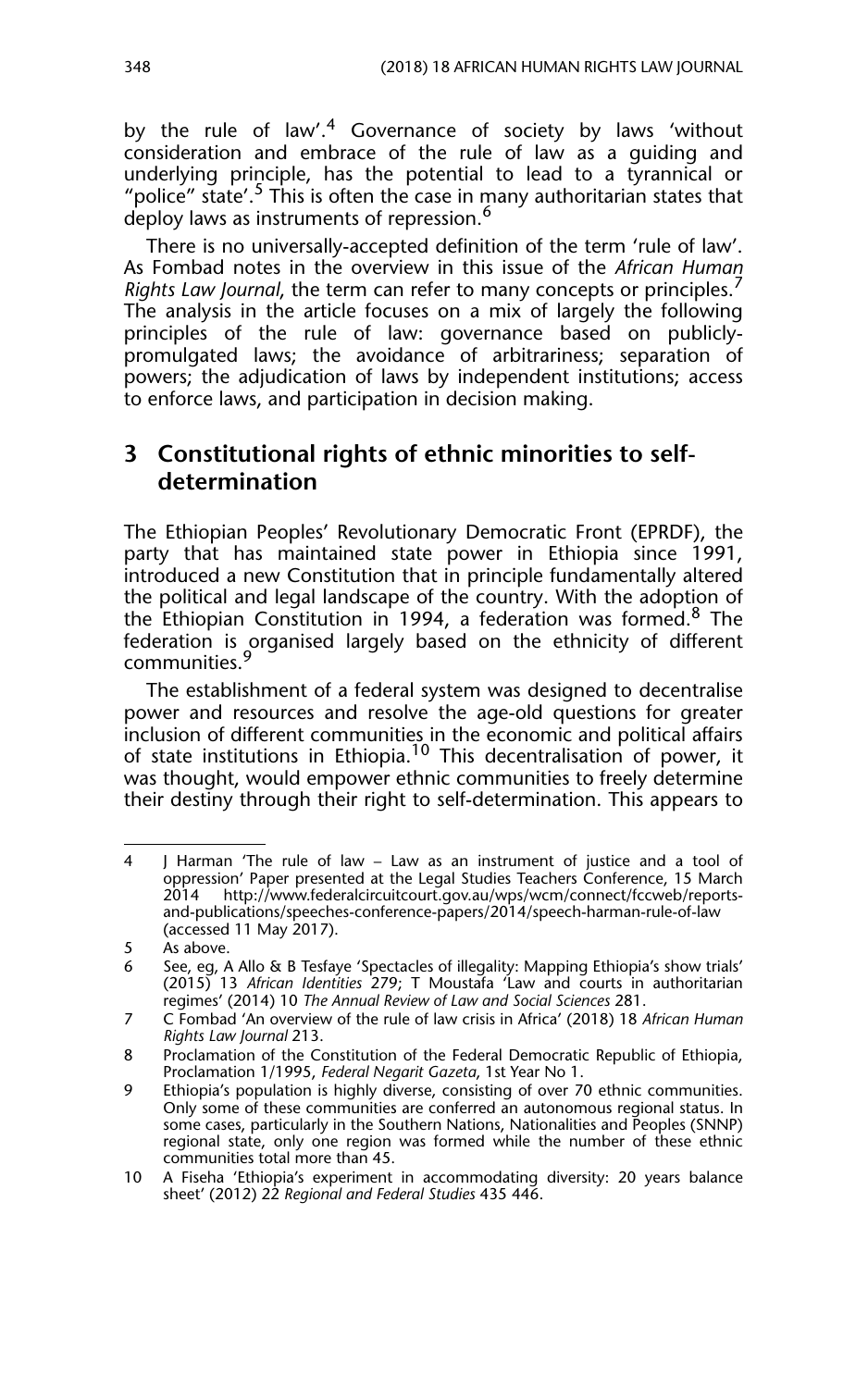be the reason why the right to self-determination, to borrow words from Dersso, 'is the super norm on the basis of which the new constitutional system  $\ldots$  is premised'. $^{11}$  The right of minorities to selfdetermination, particularly in the administration and utilisation of land resources, may find concrete expression through autonomous regional state arrangements and through direct participation by the ethnic communities.<sup>12</sup>

In exercising the right to self-determination, regional states were organised, supposedly representing and acting on behalf of different ethnic communities. The Ethiopian Constitution provides that the federal government may not interfere in the powers vested in the regional states, and *vice versa*.<sup>13</sup> Regional states have the power to 'formulate and execute economic, social and development policies, strategies and plans of the state'.<sup>14</sup> This implies that the federal government may not override the powers of the regional states in respect of matters of economic, social and development, which can be formulated and implemented at regional level. Regional states are constitutionally empowered to administer land and natural resources, albeit with the requirement that such administration should take place in conformity with federal laws.<sup>15</sup> In general, as Fiseha observes, the regional states in Ethiopia enjoy wide constitutional power of self-rule on many issues, including the administration and utilisation of land and other natural resources.<sup>16</sup>

Furthermore, the constitutional right of the ethnic communities to be heard and to be consulted in projects affecting the utilisation of their land can also be seen as an integral part of the right of ethnic minorities to self-determination.<sup>17</sup> The Ethiopian Constitution

13 Art 50(8) Ethiopian Constitution.

- 15 Art 52(2)(d) Ethiopian Constitution.<br>16 Fiseha (n 10 above) 446.
- Fiseha (n 10 above) 446.

<sup>11</sup> S Dersso 'Institutional options of the right to self-determination as a human rights solution to problems of ethnic pluralism in Africa: The case of Ethiopia and South Africa' (2002) 8 *Human Rights in Development Online* 335 364.

<sup>12</sup> Arts 8(1) & (3) Ethiopian Constitution. The Ethiopian Constitution uses the terms nations, nationalities and people to refer to the different ethnic groups in the country. A different definition for each term is not provided in the Constitution. Rather, it provides the same definition in art 39(5) of the Constitution which stipulates: 'Nation, nationality or people', for the purpose of this Constitution, is a group of people who have or share a large measure of a common culture or similar customs, mutual intelligibility of language, belief in a common or related identities, a common psychological make-up, and who inhabit an identifiable predominantly contiguous territory.'

<sup>14</sup> Art 52(2)(c) Ethiopian Constitution.

<sup>17</sup> The right to self-determination, particularly in the context of indigenous communities, often entails the right to be consulted in decisions affecting the utilisation of land resources. As will be noted later, given that most of the local communities affected by land dispossessions in the regions under discussion are indigenous communities, their right to be consulted may be seen as an integral part of their right to self-determination. For further details on the link between the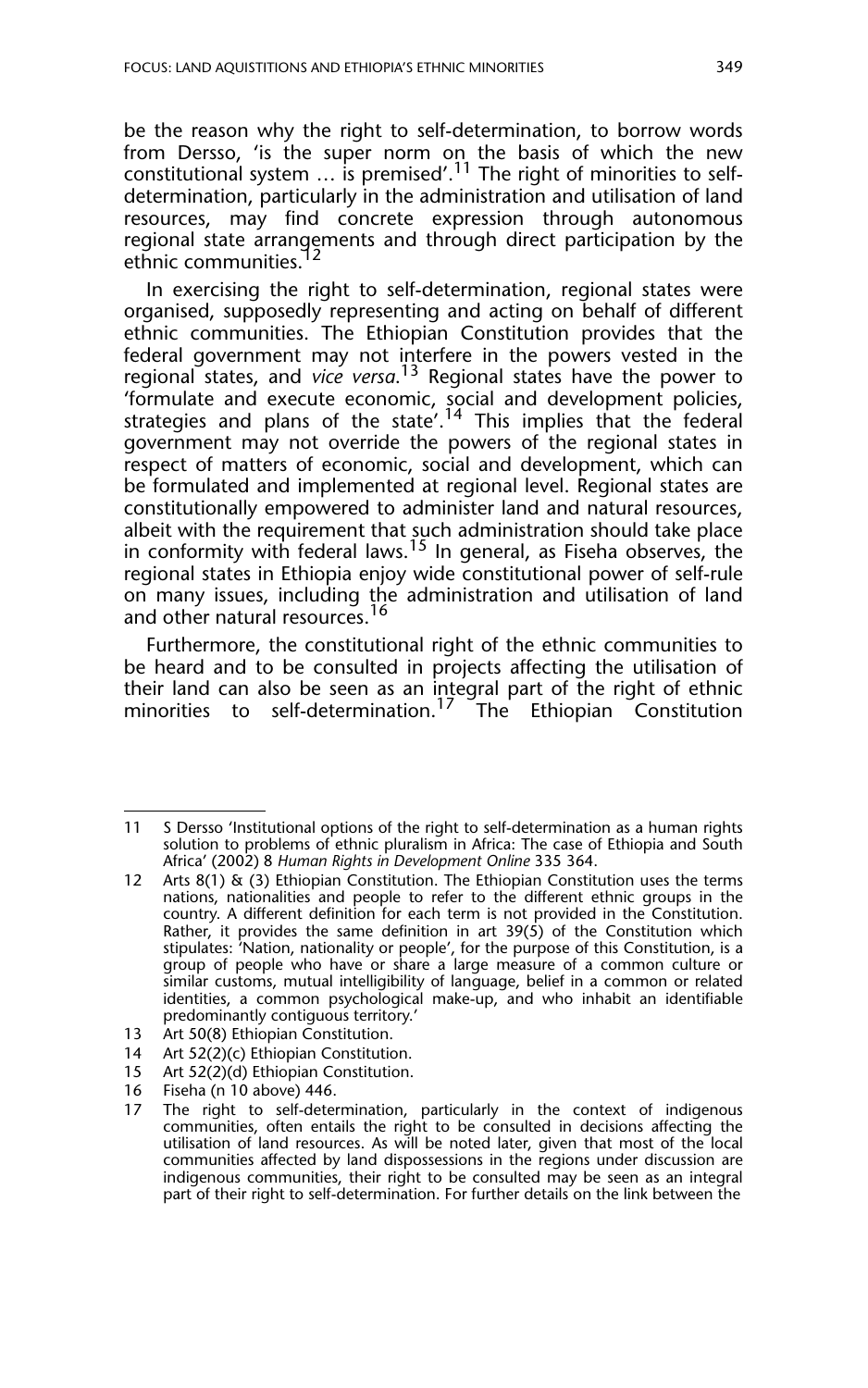provides that communities have the right to directly participate and be consulted in the implementation of projects affecting them.<sup>18</sup>

However, as will be discussed in the next section, the enforcement of the legal rhetoric of self-determination, particularly in the administration and utilisation of land resources, has been dismal.

#### **3.1 Challenges to self-administration through own regional state**

The global demand for farm land increased following the 2008 world food price crisis.<sup>19</sup> With the rise of interest in farm land, the Ethiopian government was actively engaged in facilitating the transfer of huge tracts of land to investors, both domestic and foreign, with a view to attracting capital in large-scale commercial farming. As a result, huge tracts of land were transferred into the hands of investors, particularly in the Gambella and Benishangul-Gumuz regions. While there is no accurate data on the extent of land transferred, different sources estimate that between hundreds of thousands and millions of hectares of land were transferred to investors.<sup>20</sup>

right to participation or consultation and self-determination, see Human Rights Committee (HRC) 'Concluding Observations: Mexico' UN Doc CCPR/C/MEX/CO/ 5 (2010) para 22; HRC 'Concluding Observations: Chile' UN Doc CCPR/C/CHL/ CO/5 (May 2007) para 19; Committee on Economic Social and Cultural Rights (ESCR Committee) 'Concluding Observations: Colombia' UN Doc E/C.12/COL/ CO/5, (2010) para 9; ESCR Committee 'Concluding Observations: Democratic Republic of Congo' UN Doc E/C.12/COD/CO/4 (2009) para 14.

<sup>18</sup> Arts 43(2) & 92(3) Ethiopian Constitution.

<sup>19</sup> From 2006 to 2008 food prices worldwide sky-rocketed, roughly doubling, to levels not seen in nearly three decades. In an attempt to partly stabilise domestic food markets, some food exporting countries banned the exportation of staple food, such as rice. This exacerbated the food price spikes. The dramatic food price spikes in this period came to be recognised as the world food price crisis. The factors that led to the sky-rocketing of food prices during this period are diverse and difficult to disaggregate as each impact on the other. Some of the factors include the less than expected production of food items in some areas due to weather-related events. Moreover, the high cost of energy for the production of food and freight prevented the ability of producers to respond to the demand. The increase in the prices of oil also affected the price of food items and production as energy and agricultural prices have become inextricably linked. The high oil prices led to a corresponding increase in the cost of production of food as the energy needs of fertilisers, transportation and packaging increased, thereby widening the gap between farm gate price and prices on the international market. In addition, the rising demand for biofuels increased the prices of biofuel crops such as maize. Restrictions on the exportation of some food crops, such as rice, also played a role in the price rise of food items. With such price rises, expectations of returns from agricultural investment increased, in turn contributing to a rise in the demand for farmland globally. See K Baltzer et al 'A note on the causes and consequences of the rapidly increasing international food prices' Institute of Food and Resource Economics, University of Copenhagen, May 2008 2-3; International Food Policy Research Institute 'High food prices: The what, who and how of proposed policy action' Policy Brief, May 2008 2-6.

<sup>20</sup> There is no accurate figure on the amount of land transferred to investors. In 2014, the International Institute for Environment and Development (IIED) noted that 1 million hectares of land have been awarded to investors. Furthermore, Cotula et al note that more than 1 million hectares of land area have been leased.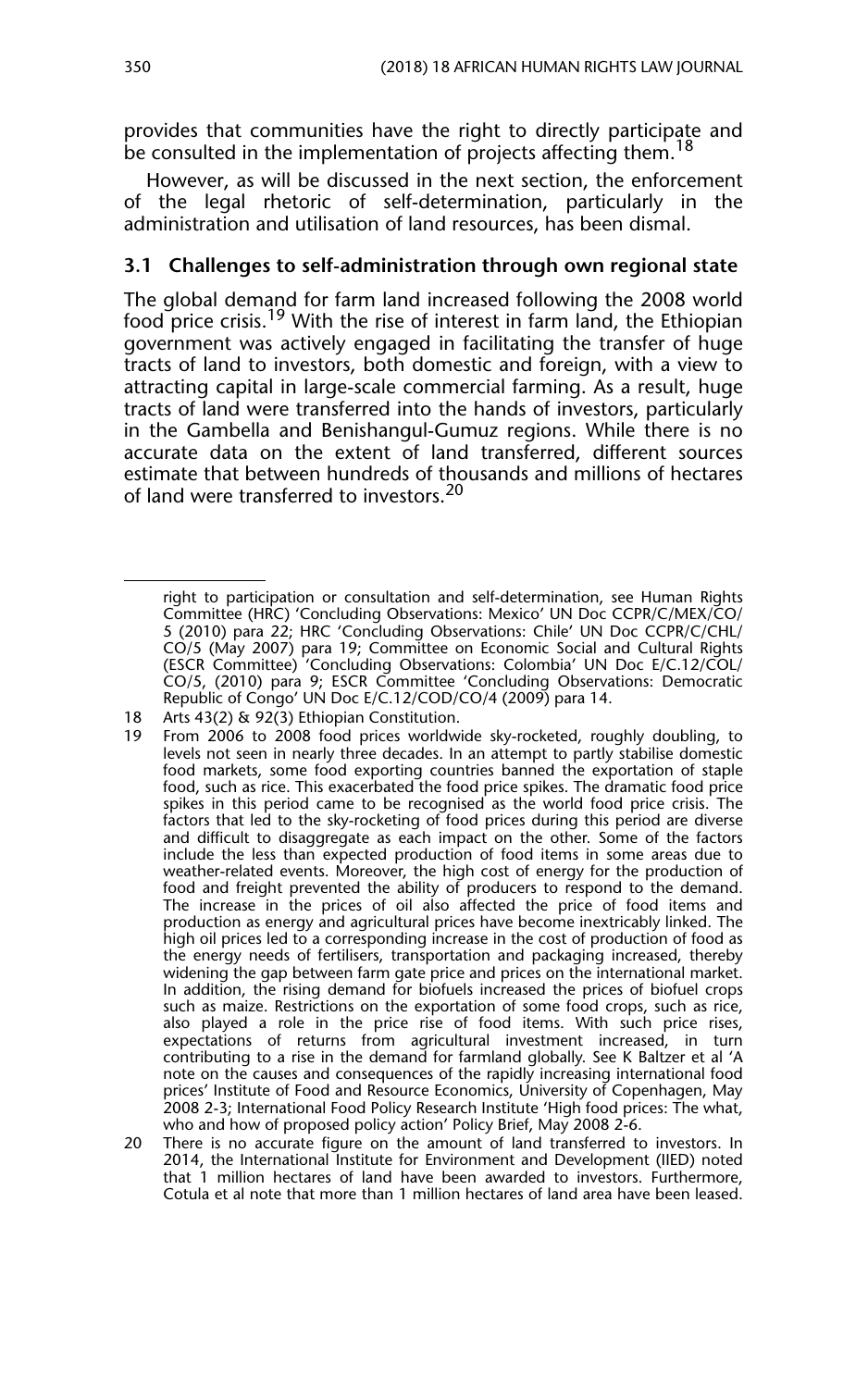Before 2009, the role of the federal government in agricultural investment was limited to issuing investment permits to foreign investors, while all other issues related to the allocation and administration of land were left in the hands of regional states.<sup>21</sup> However, the role of the federal government in processes governing agricultural land acquisitions drastically changed after the global rise of interest in farm land in 2008. The federal government floated the idea of delegation to allow it to directly allocate and control land in regional states, taking away the power of regional states enshrined under the Ethiopian Constitution in the name of delegation. This delegation empowered the federal government to administer lands received from regional governments in a federal land bank, with regional states only having a supporting role. $^{22}$ 

In 2009 the federal government established a new agency, the Agricultural Investment Support Directorate (AISD), renamed the Agricultural Investment Land Administration Agency (AILAA) in 2013. This organ was responsible for overseeing the allocation of large-scale agricultural lands from the federal land bank.<sup>23</sup> Following this, millions of hectares of land located in the Gambella and Benishangul-Gumuz regions came under the direct control and administration of the federal government. $24$  However, as noted earlier, the Ethiopian Constitution explicitly confers this power on regional states as opposed to the federal government. The question then arises as to whether a power granted to regional states under the Ethiopian Constitution can be taken away by the federal government in the name of delegation.

Some scholars have questioned the constitutionality of the delegation of land administration power from regional governments to the federal government. They argue that such upward delegation is unconstitutional as the Ethiopian Constitution does not explicitly

On the other hand, in 2015, the director of the Agricultural Investment Land Administration Agency (AILAA) noted that approximately 500 000 hectares of land had been transferred by the federal government alone. This suggests that obtaining accurate data on the extent of land transfer is difficult. However, all sources show that a significant measure of land was handed over to investors. J Keeley et al *Large-scale land deals in Ethiopia: Scales, features and outcomes to date* (2014) 23; L Cotula et al 'Testing claims about large land deals in Africa: Findings from a multi-country study' (2014) 50 *Journal of Development Studies* 903 907; interview with the director of the AILAA, Addis Ababa, Ethiopia, 16 November 2015; interview with a senior official at the AILAA, Addis Ababa, Ethiopia, 17 November 2015.

<sup>21</sup> Ethiopia's Investment Commission, a federal institution, was responsible for issuing investment licences, including agricultural investment licences, to foreign investors before the establishment of the AILAA.

<sup>22</sup> D Rahmato 'The perils of development from above: Land deals in Ethiopia' (2014) 12 *African Identities* 26 29.

<sup>23</sup> Art 3 of the Council of Ministers Regulation to Establish the Ethiopian Agricultural Investment Land Administration Agency, Regulation 283/2013, *Federal Negarit Gaette*, 19th Year No 32 (2013).

<sup>24</sup> Cotula et al (n 20 above); Keeley et al (n 20 above); interview with the director of the AILAA (Addis Ababa, 16 November 2015); interviews (n 20 above).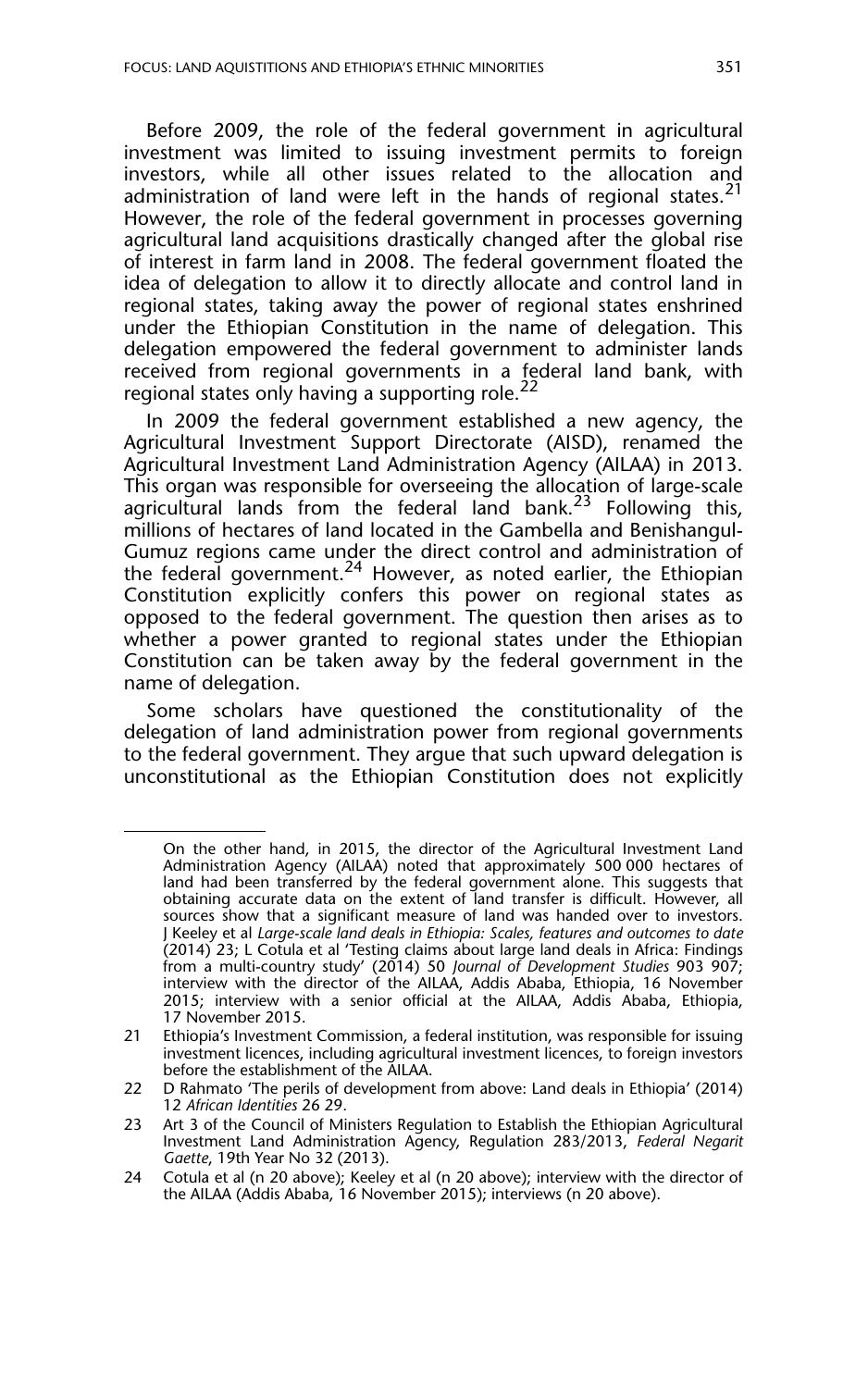allow this type of delegation.<sup>25</sup> One of these scholars, Fiseha, further argues that the drafting history does not support the interpretation that upward delegation is allowed under the Ethiopian Constitution.<sup>26</sup>

It may be argued that a mere upward delegation is not contrary to the Ethiopian Constitution. That said, to have any validity, any delegation of power needs to be made in accordance with a prescribed law, and the will and consent of the communities concerned, which can be expressed through direct or indirect participation.<sup>27</sup>

Seen from this perspective, the delegation to the federal government was made neither in accordance with any promulgated law nor consistent with the letter and spirit of the Ethiopian Constitution. The people of the regions did not consent to the upward delegation, either through their direct participation or that of their elected representatives in Parliament. Instead, it was the executive organ of the regional states and, in the case of the Gambella region, only the president of the region (apparently without deliberations even with the regional cabinet), who delegated the power to the federal government.<sup>28</sup> There was no prescribed law on the basis of which the executive organs of the Gambella and Benishangul-Gumuz regions could have delegated such power. Furthermore, the parliament of each region, the highest authority in each region,<sup>29</sup> did not approve the delegation of power to the federal government.

In the absence of explicit power empowering the executive organ of each regional state to delegate power to the federal government, one would have expected that such delegation should be made, or at least be approved, by the highest organ in each region, namely,

<sup>25</sup> Eg, Tamrat and Fiseha argue that the upward delegation stands on shaky constitutional ground as this type of delegation is not explicitly provided for in the Ethiopian Constitution. See, eg, I Tamrat 'Governance of large-scale agricultural land investments in Africa: The case of Ethiopia' Paper presented at the World Bank conference on land policy and administration, Washington DC, World Bank, 2010; Fiseha (n 10 above) 447. The views of Tamrat and Fiseha are contested by Stebek, who is of the view that federal government can allocate land for various purposes without even obtaining any delegation from the regions. See E Stebek 'Between "land grabs" and agricultural investment: Land rent contracts with foreign investors and Ethiopia's normative setting in focus' (2011) 5 *Mizan Law Review* 175 178.

<sup>26</sup> Fiseha (n 10 above) 447.

<sup>27</sup> Direct participation refers to the participation of the people themselves. Indirect participation refers to participation through their elected representatives.

<sup>28</sup> Interview with a former advisor to the Office of the President of the Gambella's Regional State, Addis Ababa, Ethiopia, 27 January 2016; OM Ujulu 'Large-scale land acquisitions and minorities/indigenous peoples' rights under ethnic federalism in Ethiopia: A case study of Gambella Regional State' unpublished PhD thesis, University of Bradford, 2013 189.

<sup>29</sup> In each region, Parliament is the highest authority. The executive organs of regional states are accountable to Parliament. See art 48(1) of the Gambella Regional State Constitution and art 46(1) of the Benishangu-Gumuz Regional State Constitution.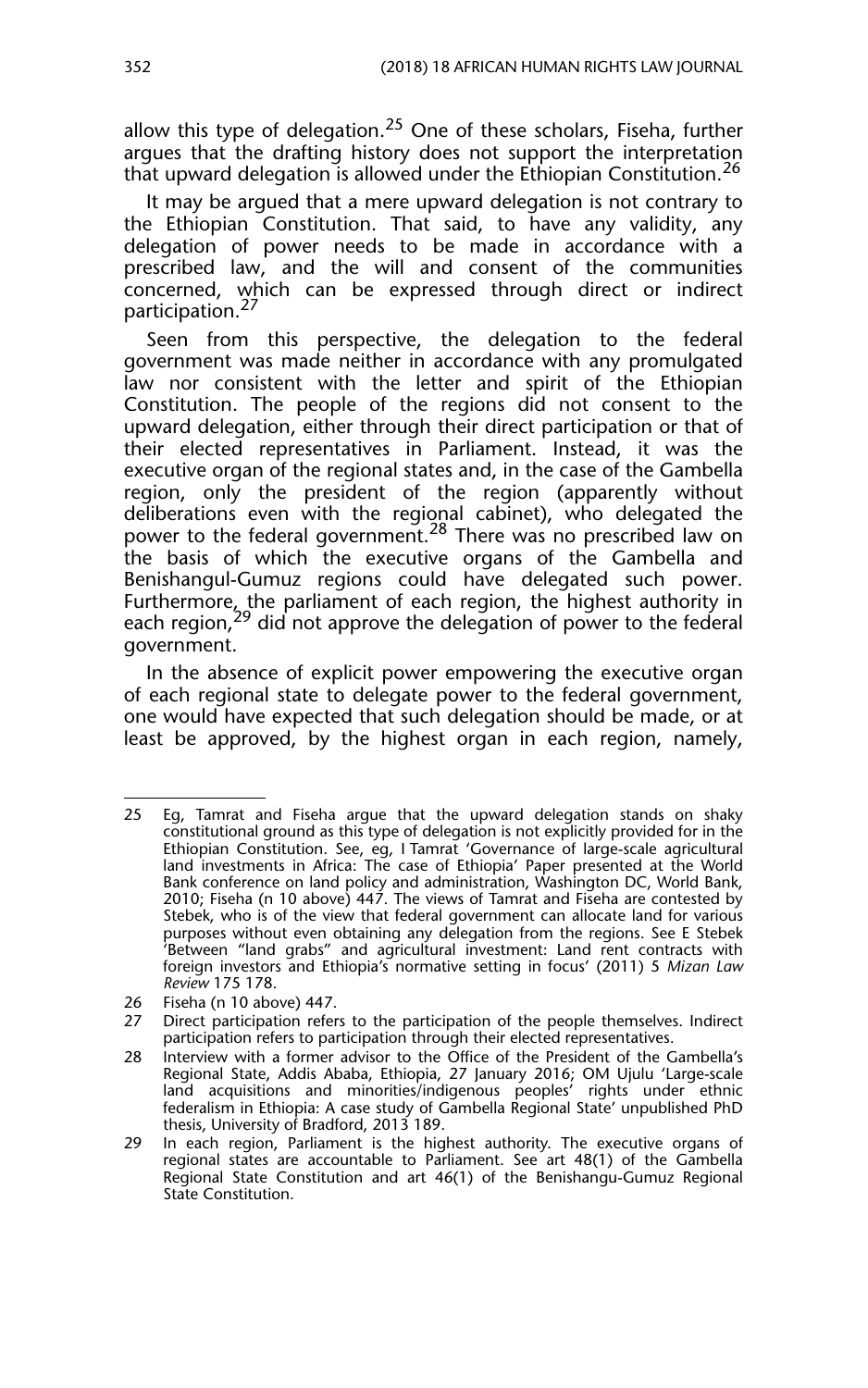parliament. However, regional executive officials did not consult parliament, much less seek its approval. By so doing, the executive officials apparently exceeded their limits set under the regional state constitutions and the Ethiopian Constitution.

The apparent unconstitutional delegation seems to have been made against the backdrop of power that the federal government wields over regional states. The federal government in practice has an overriding power over regional governments.<sup>30</sup> As will be explained below, this is because of the the top-down approaches of the EPRDF in formulating and implementing matters of economic, social and other development, depriving regional states of their constitutionallyenshrined powers.

Clapham notes that the EPRDF's ethnic based federalism has provided less than it promised, and the contradictions between local autonomy and central power are usually settled in favour of the latter.<sup>31</sup> There is a huge presence and influence of the federal government through the ruling party – the EPRDF – making it appear more as a unitary state than a federation, apparently against the spirit of the Constitution.<sup>32</sup> The EPRDF continues to undermine and, at times, thwart the federal arrangement as it retains all real power at the centre, limiting local participation on numerous policies.<sup>33</sup>

The EPRDF is a strongly-centralised dominant party that predetermines decisions from the centre to even the lowest administrative unit, the *kebele*, in Ethiopia.<sup>34</sup> This is based largely on the party's ideology of democratic centralism, where party officials at all levels are accountable to the level above.  $35$  This means that party officials at the regional level are accountable to party officials who lead the federal government at the centre. This promotes the formulation of top-down policies which are often implemented through a 'tendency of ruling by coercion and imposed solutions'.<sup>36</sup> The ramification of the party's structure, which overshadows federal and regional government institutions, is that regional states play a minor role in the design of policies as these are formulated at the centre with little or no involvement from below.<sup>37</sup>

<sup>30</sup> C Clapham 'Post-war Ethiopia: The trajectories of crisis' (2009) 36 *Review of African Political Economy* 181 187.

<sup>31</sup> As above.

<sup>32</sup> J Abbink 'Ethnic-based federalism and ethnicity in Ethiopia: Reassessing the experiment after twenty years' (2011) 5 *Journal of Eastern African Studies* 596 602.

<sup>33</sup> Abbink (n 32 above) 604.

<sup>34</sup> International Crisis Group 'Ethiopia: Ethnic federalism and its discontents' Africa Report No 153, 2009 15.

<sup>35</sup> L Aalen 'Ethnic federalism and self-determination for nationalities in a semiauthoritarian state: The case of Ethiopia' (2006) 13 *International Journal on Minority and Group Rights* 243 250.

<sup>36</sup> Abbink (n 32 above) 608.

<sup>37</sup> Fiseha (n 10 above) 458.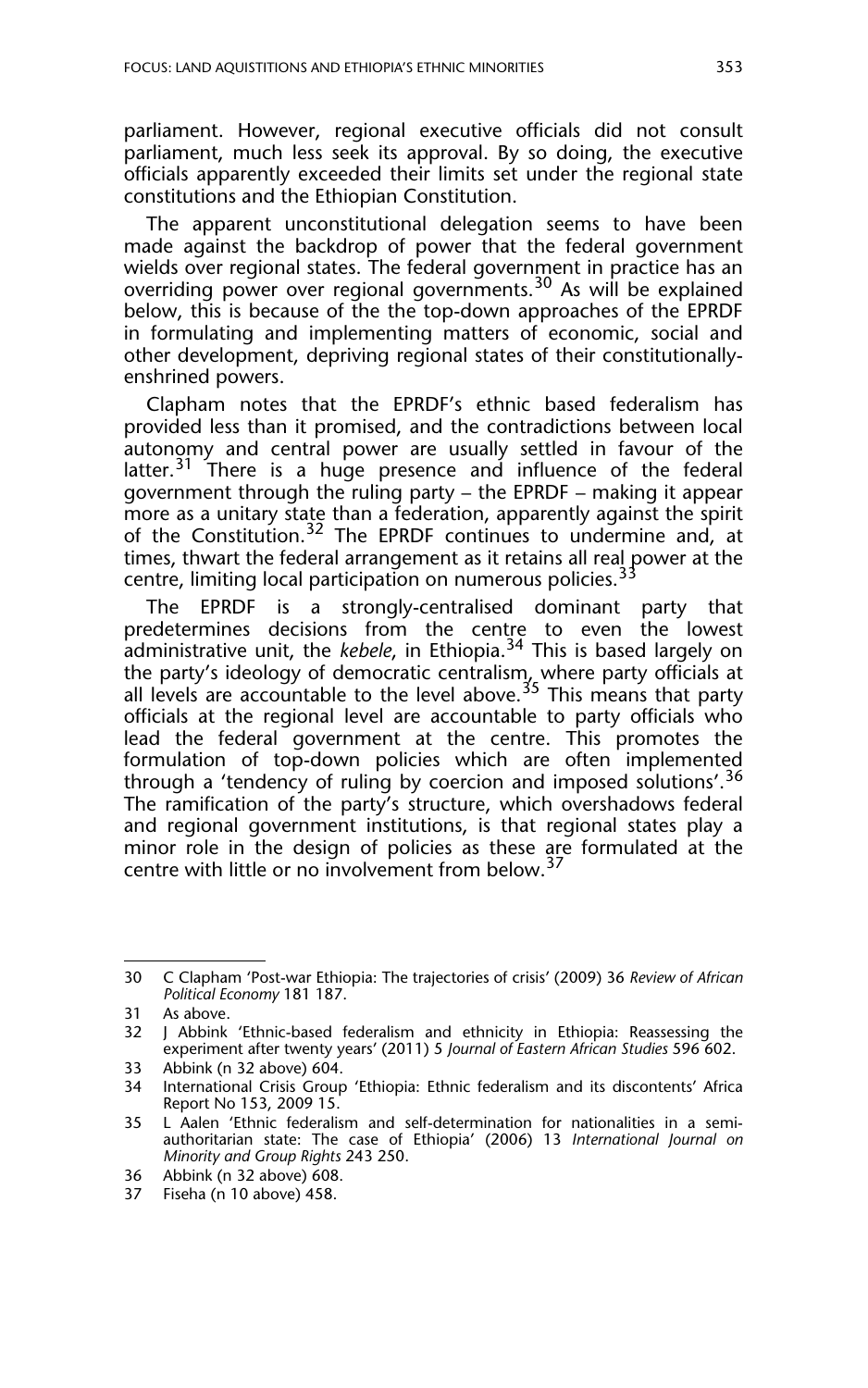Furthermore, there is a blurred border between state and the EPRDF, contributing to undermining the division of power.<sup>38</sup> As Markakis observes, the party-state merger gives the regime effective control to impose its policies throughout the country with little or no variation.<sup>39</sup> The overwhelming control of the EPRDF and its affiliate parties in both federal and regional states apparently contributes to the state-party merger. In 2015, the EPRDF and its affiliate parties controlled 100 per cent of the seats in the federal parliament.

The affiliate parties, which control some regions, including the Gambella and Benishangul-Gumuz regions, are also overshadowed by the EPRDF. Vaughen and Tronvoll note that the EPRDF influences the internal politics of regional states controlled by affiliate parties through different mechanisms, including removing members of the affiliate parties from their political positions.<sup>40</sup> The presidents of regional states, controlled by the affiliate parties, are tacitly handpicked by the federal government.41 Thus, in practice, regional authorities derive their authority from the centre, and are only marginally accountable to the local population.<sup>42</sup>

Against this background, the federal government apparently exerted pressure on regional states to transfer land to the federal land bank.<sup>43</sup> As Abbink remarks, '[t]he chief agents in the land leasing at present are not the governments of the, in name autonomous, regional states of Ethiopia, but the federal government'.<sup>44</sup> The topdown approach of the EPRDF has been actively pursued, particularly following the government's recent emphasis on 'development' in the 'sense of grand infrastructure investments and commercial agriculture ventures by investors being given large tracts of land'.<sup>45</sup>

<sup>38</sup> Aalen (n 35 above) 251.

<sup>39</sup> J Markakis *Ethiopia: The last two frontiers* (2011) 246. Markakis states that it is no wonder Ethiopians see no difference between party and state as policy directives come from the centre to be discussed by party committees before being taken up by the elected bodies that endorse such policies virtually without opposition.

<sup>40</sup> S Vaughan & K Tronvoll *The culture of power in contemporary Ethiopian political life* (2003) 134.

<sup>41</sup> Eg, regional presidents of the Somali region in some cases have tacitly been picked or removed when this is deemed necessary by the federal government. Other heads of regional states were also selected by the federal government even though the regional parliament was responsible to do so. See A Ismail 'Ethiopian federalism: Autonomy versus control in the Somali region' (2004) 25 *Third World Quarterly* 1131 1142-1143.

<sup>42</sup> Ismail (n 41 above) 1147.

<sup>43</sup> Fiseha (n 10 above) 447.

<sup>44</sup> J Abbink 'Land to the foreigners: Economic, legal, and socio-cultural aspects of new land acquisition schemes in Ethiopia' (2011) 29 *Journal of Contemporary African Studies* 515 517.

<sup>45</sup> Abbink (n 32 above) 609.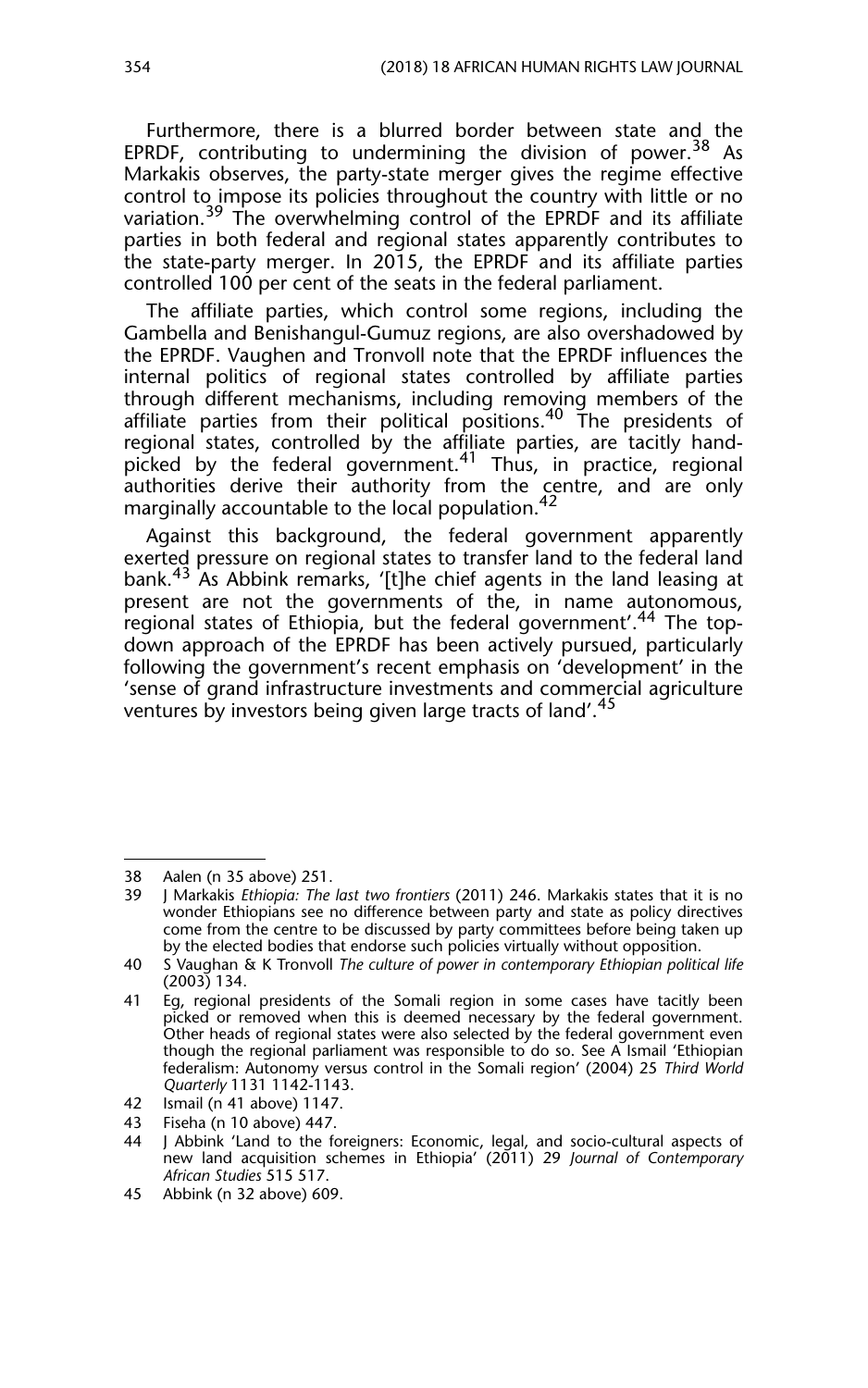At the end of 2016, the federal government relinquished its 'delegated power' of directly administering and allocating land.<sup>46</sup> This decision was made by the Prime Minister of Ethiopia following an investigation into large-scale commercial farming in the Gambella region, which reportedly found the overall performance of large-scale farming in the region very poor.<sup>47</sup> As the delegation was made without any legal procedures, so was the power to relinquish the delegated power.

In general, the transfer of power in the name of 'delegation of power', albeit without prescribed laws and procedures, can be seen as an instrument to camouflage the arbitrary ways in which the government officials acted. In other words, the 'delegation' was an instrument of legitimising the actions of government officials. Therefore, the process through which the delegation of power and the subsequent relinquishment was made illustrates how the executive government officials at both regional and federal government are more powerful than the law-making organs, on paper the highest authorities.

In principle, the actions of the regional state and federal officials could have been challenged before the House of the Federation, the organ responsible for settling constitutional disputes in Ethiopia.<sup>48</sup> However, there have been no reported complaints challenging the excessive powers of the executive officials before the House of the Federation.

Admittedly, as Haile points out, mechanisms to limit the power of government officials, be it in terms of the separation of powers or acting within the confines of the law, 'make sense only if there is an independent body to decide whether the government has exceeded the limits to its power set by the Constitution'.<sup>49</sup> The independence of the House of the Federation is questionable.<sup>50</sup> Seen in this light, the prospects of bringing a successful legal action contesting that the actions of executive officials exceeded the powers set by the Ethiopian Constitution would have been challenging.

<sup>46 &#</sup>x27;በችግር የተተበተበው የጋምቤላ የግብርና ኢንቨስትመንት' ('Gambella's agricultural investment entangled with problems') *Reporter* 21 December 2016; T Hindeya 'An analysis of how large-scale agricultural land acquisitions in Ethiopia have been justified, implemented and opposed' (2018) 16 *African Identities* 18.

<sup>47</sup> As above.

<sup>48</sup> Art 83(1) Ethiopian Constitution.

<sup>49</sup> M Haile 'The new Ethiopian Constitution: Its impact upon unity, human rights and development' (1996) 20 *Suffolk Transnational Law Review* 1 53.

<sup>50</sup> A Kefale *Federalism and ethnic conflict in Ethiopia: A comparative regional study* (2013) 152.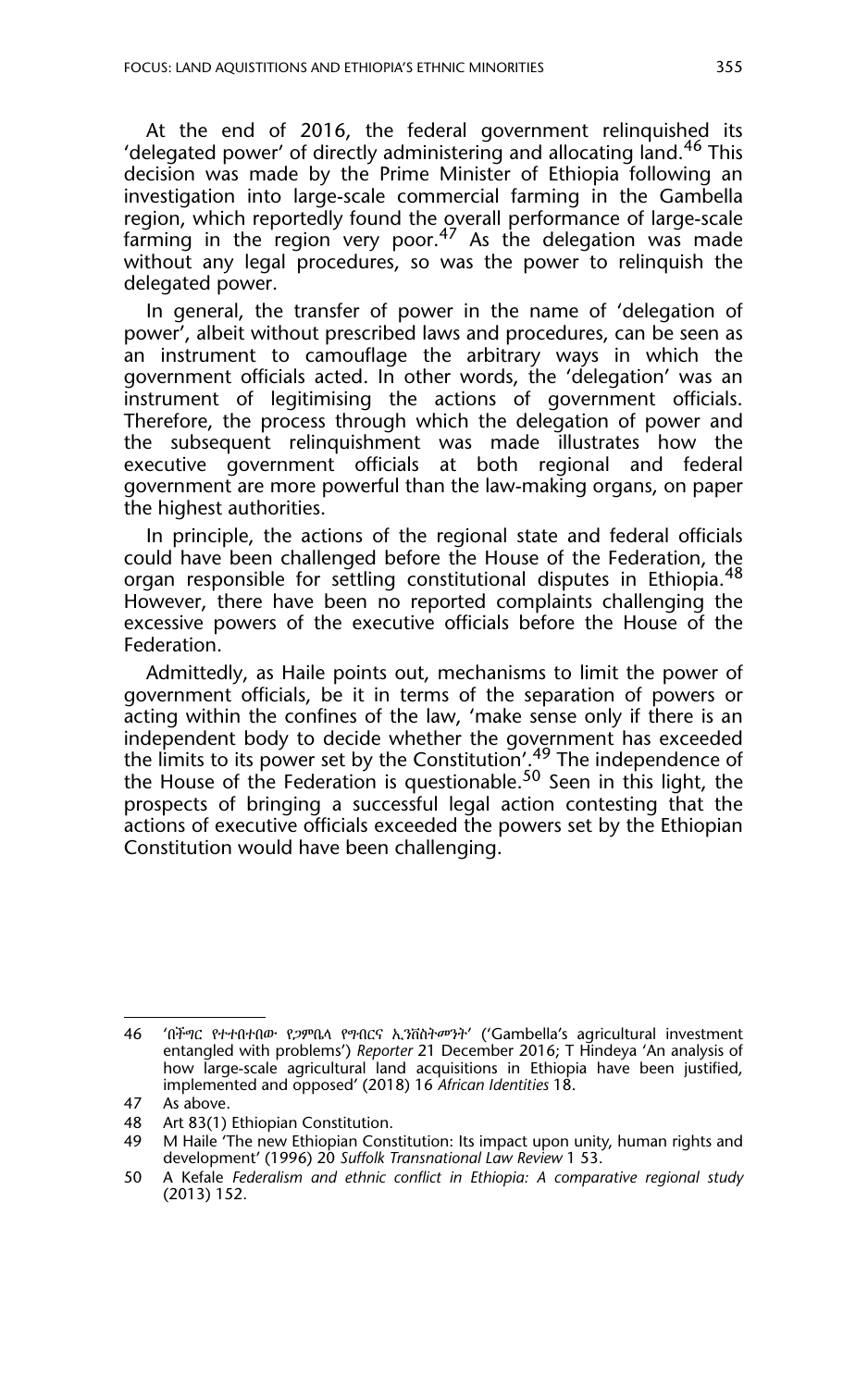#### **3.2 Right of ethnic minorities to participate in decisions affecting the utilisation of their land resources as an integral part of their rights to self-determination**

As noted earlier, the right of ethnic minorities to participate or be consulted in decisions affecting the utilisation of their land resources may be seen as an integral part of their right to self-determination.<sup>51</sup> According to the Ethiopian Constitution, communities have the right to be consulted on the initiation and approval of projects affecting their physical, cultural and socio-economic livelihoods.<sup>52</sup>

The environmental policy of Ethiopia also seeks to empower and ensure the participation of local communities at all levels in environment management activities.<sup>53</sup> It specifically provides that all phases of environmental and resource development management, 'from project conception to planning and implementation to monitoring and evaluation, are undertaken based on the decisions of the resource users'.<sup>54</sup> The policy even envisages granting power to communities to make decisions on matters affecting their livelihoods and the environment. It provides that this needs to be done as sustainable environmental and economic production systems are unthinkable in the absence of power to make decisions on matters impacting on one's livelihood.<sup>55</sup>

#### **3.2.1 Challenges in ensuring the participatory rights of ethnic minorities**

The practice surrounding large-scale land acquisitions contrasts sharply with the rights of local communities to participate in decisions affecting the utilisation of their land resources. Communities in the Gambella and Benishangul-Gumuz regions have been marginalised in the process of large-scale land transfers. In some instances, 'investment lands' were identified based on the spatial analysis of satellite images and aerial photographs without verifying the data through community-level socio-economic field research.<sup>56</sup> Important aspects, such as local land use practices and patterns, were not taken into account in the land allocations, causing problems for the communities' livelihoods as well as the environment.<sup>57</sup> For example, the Gambella Investment Agency has helped investors to identify land that suited their interests without taking the conflicting land uses into

<sup>51</sup> See n 17 above.

<sup>52</sup> Art 43(2) Ethiopian Constitution.<br>53 Sec 2(2)(g) Environmental Policy

Sec 2(2)(g) Environmental Policy of Ethiopia.

<sup>54</sup> Sec 4(2)(a) Environmental Policy of Ethiopia.

<sup>55</sup> Sec 2(3)(b) Environmental Policy of Ethiopia.

<sup>56</sup> T Moreda 'Postponed local concerns? Implications of land acquisitions for indigenous local communities in Benishangul-Gumuz Regional State, Ethiopia' Land Deal Politics Initiative (LDPI) Working Paper, February 2013 20.

<sup>57</sup> As above.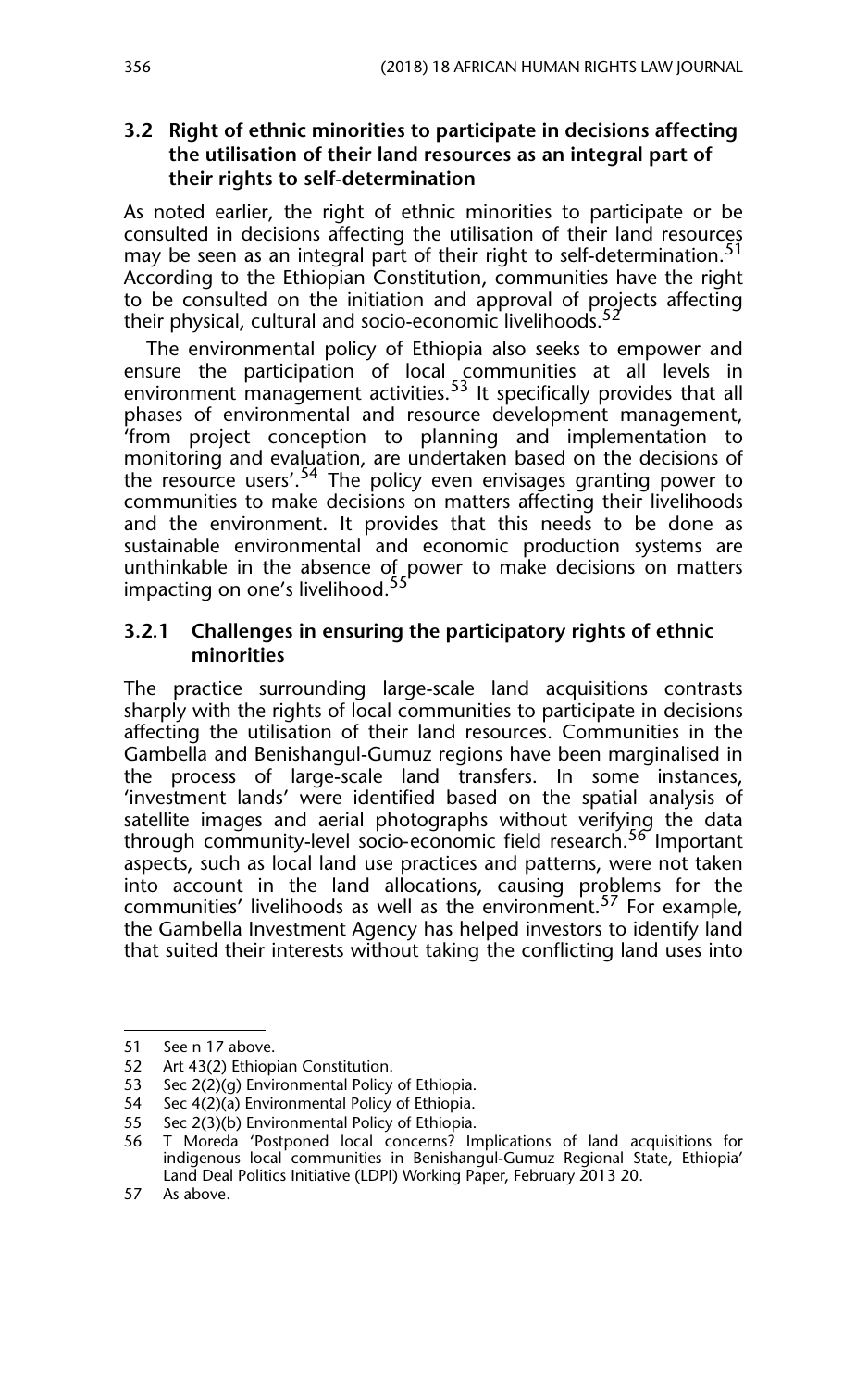account,<sup>58</sup> mainly land used by pastoralists and shifting cultivators.

Furthermore, negotiations leading to the conclusion of land deals for the appropriation of land in Ethiopia occur behind closed doors. Land contracts are concluded by the government and investors without the knowledge of the local communities. For instance, many local communities in Gambella became aware of the transfer of their traditional land to investors only after investors started to clear the land for farm operations.<sup>59</sup>

The effort to contact local communities is often made only after the land transfer has been made on paper. Even so, in many cases representatives of the local communities who were invited for consultation were hand-picked by local administrators instead of the local communities.<sup>60</sup> Often local officials were instructed to convince the local communities to accept the transfer of their traditional land to investors. Even when local communities resisted the transfer of their land to investors, the land appropriation in any event took place through assaults, threats and, in some cases, arrests.<sup>61</sup>

Little effort has been made to challenge the marginalisation of these communities in the utilisation of their land resources before domestic courts. Apparently this is due to the local communities' poor image of the judicial organs. The limited power that Ethiopia's land laws give to judicial organs to review the administrative decisions of government officials may also explain why there has been little or no recourse to domestic courts.<sup>62</sup> Fiseha notes that the judiciary in Ethiopia has abandoned its main function of reviewing the acts and decisions of the executive branch of the government, paving the way for arbitrary and unchecked government. $^{63}$  Even though the judiciary is constitutionally independent of both the executive and Parliament, this autonomy has been constrained because of the considerable influence of the executive branch. According to the World Bank, 'a long history of centralised governmental authority and a judiciary

<sup>58</sup> G Schoneveld 'The challenges of governing Africa's new agricultural investment landscapes: An analysis of policy arrangements and sustainability outcomes in Ethiopia and Nigeria' (2015) 6 *Forests* 88 102.

<sup>59</sup> D Rahmato 'Land to investors: Large-scale land transfers in Ethiopia' Forum for Social Studies (2011) 21.

<sup>60</sup> Interview with expert 1 at the AILAA, Addis Ababa, Ethiopia, 19 November 2015.

<sup>61</sup> Human Rights Watch '"Waiting here for death": Forced displacement and "villagisation" in Ethiopia's Gambella region' Human Rights Watch (2012) 26.

<sup>62</sup> See art 11(1) of the Proclamation to Provide for the Expropriation of Land Holdings for Public Purposes and Payment of Compensation, Proclamation 455/ 2005, *Federal Negarit Gazeta*, 11th Year No 43. This provision stipulates that the decision of the relevant body can be challenged in a court having jurisdiction when the dispute relates to the amount of compensation, suggesting that other government official decisions in relation to the transfer of land cannot be challenged in a court of law. See also MA Srur 'State policy and law in relation to land alienation in Ethiopia' unpublished PhD thesis, University of Warwick, 2014 161.

<sup>63</sup> A Fiseha 'Separation of powers and its implications for the judiciary in Ethiopia' (2011) 5 *Journal of Eastern African Studies* 702.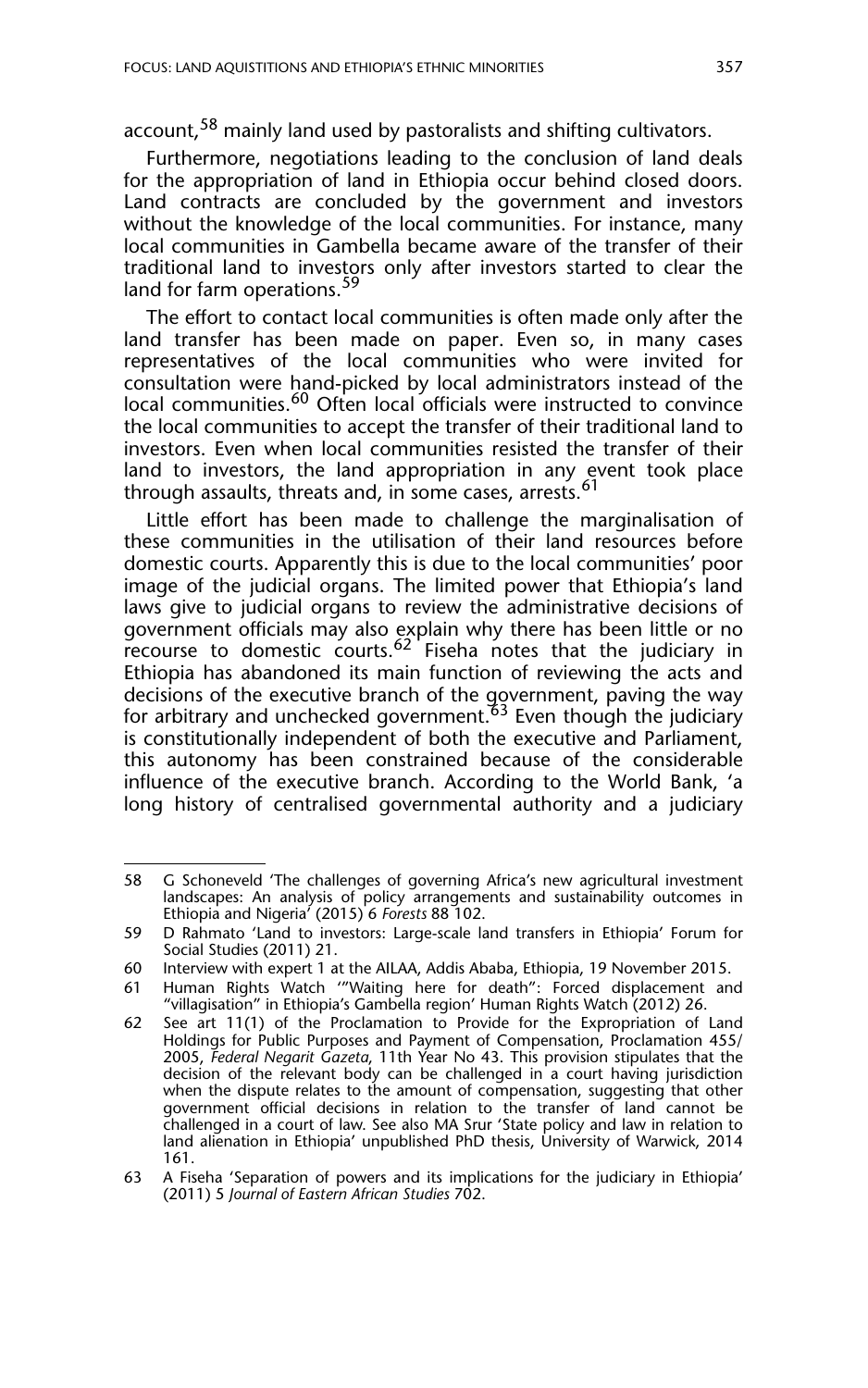subjugated to the executive branch has fostered a weak judicial branch with reduced capacity to exercise genuine independence'.<sup>64</sup> The judicial system has also been highly politicised with little regard to the rule of law.<sup>65</sup> Furthermore, the judicial system has a poor public image: Many people perceive it as serving the interests of the ruling party instead of the larger public.<sup>66</sup> Ironically, because of the public's perception of the judiciary as lacking independence and impartiality, many citizens are increasingly seeking justice from the executive branch as opposed to the courts by petitioning to higher government officials.<sup>67</sup>

This also apparently occurred in the case of some local communities affected by large-scale land transfers in the Gambella region, who brought their complaints against land dispossessions to government executive officials instead of the courts, albeit unsuccessfully.<sup>68</sup> While most of these complaints were made at the *woreda* (local administrative unit in Ethiopia) level, one of the complaints by local communities in the Majang zone proceeded to higher government levels (both regional and federal). The land lease was for the transfer of 3 012 hectares to an Indian company in the Majang zone of the Gambella region. The large-scale land transfer involved the allocation of land to the investor, where the transferred land consisted of natural forests that are vital for the local communities' livelihoods as well as places considered sacred by the local communities.<sup>69</sup>

The complaint by the Majang zone local communities and the responses of different government officials at both federal and regional level are significant to the rule of law issues under discussion, and the case as researched by Ujulu is discussed below.<sup>70</sup> The contract for the transfer of the land in the Gambella region, Majang zone (more specifically in Gumare and Kabu villages) was concluded by the federal government and Verdanta Harvests Plc. When the local communities became aware of the transfer of the land, they approached the *woreda* and higher regional state officials to enquire about the deal. They were informed that the contract had been

<sup>64</sup> The World Bank 'Ethiopia: Legal and judicial sector assessment' Washington DC, Legal Vice-Presidency, World Bank (2004) 18.

<sup>65</sup> HG Gabisa 'Justice system reform programme in Ethiopia: Is rule of law lost in translation?' (2015) 23 *African Journal of International and Comparative Law* 291 312-313, Allo & Tesfaye (n 6 above).

<sup>66</sup> For further details, see Fiseha (n 63 above) 709; M Rheault 'Few Ethiopians confident in their institutions' GALLUP, January 2008 http://www.gallup.com/poll/ 104029/few-ethiopians-confident-their-institutions.aspx (accessed 24 September 2015); Federal Democratic Republic of Ethiopia Ministry of Capacity Building *Comprehensive justice system reform programme: Baseline study report* (2005) 14.

<sup>67</sup> K Micheal & T Melaku 'Petitioning the executive in Ethiopia: Trends, implications, and propriety of institutionalising petitioning' in P Toggia et al *(*eds*) Access to justice in Ethiopia: Towards inventory of issues* (2014) 87.

<sup>68</sup> Ujulu (n 28 above) 5.

<sup>69</sup> Stebek (n 25 above) 200.

<sup>70</sup> Ujulu (n 28 above) 1-3.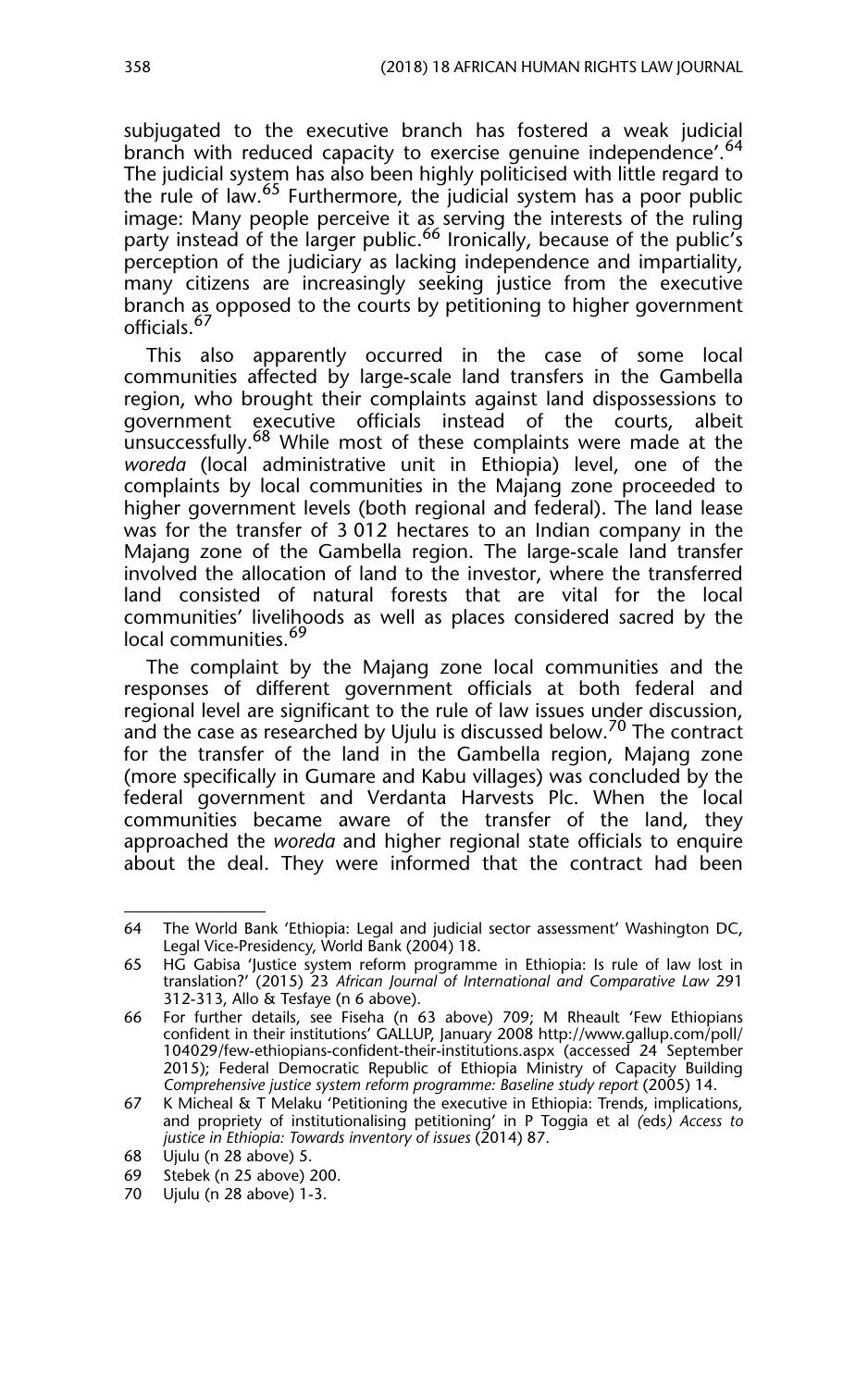signed, but that the regional state could do nothing about it as the federal government had concluded it. This prompted the local communities to send representatives to the federal government to discuss their concerns about the transfer of the land to Verdanta Harvests Plc. While the relevant ministries were not willing to discuss their concerns, the representatives finally managed to get access to Mr Girma Wolde-Giorgis, the then President of Ethiopia (whose position nonetheless is more that of a figurehead). The President subsequently wrote a letter to the Environmental Protection Authority (EPA), demanding that action be taken which addresses the concerns of the local communities. Following this, the EPA wrote a letter to the Ministry of Agriculture and Rural Development (MoARD) (copying it to the Gambella regional state council and the Godere *woreda* administration council) to reconsider its decision of transferring the particular land under discussion. Nonetheless, the request was not accepted. Instead, the governor of Gambella regional state wrote a letter to *woreda* officials instructing them to hand over the land to Verdanta Harvests Plc.<sup>71</sup>

As their complaints were not addressed by the regional state government and the MoARD (now the Ministry of Agriculture and Natural Resources), the representative of the villagers wrote another letter to the President, who then 'wrote a direct letter to the MOARD literally telling them to suspend the project on environmental grounds, echoing the previous letter written by the EPA'.72 However, the MoARD did not respond to the President's letter. Instead, the head of one of the village councils who spearheaded the resistance against the land dispossessions was dismissed by the *woreda* administrator.

This case demonstrates that higher government executive officials at both regional and federal government – 'arbitrating' in their own case – decided against the complaints of the local communities. The interventions by the EPA and the President of Ethiopia (a figurehead of the state who has little power under the Ethiopian Constitution)<sup>73</sup> were not successful. This illustrates how the MoARD and higher Gambella regional state officials persisted in their actions despite being challenged on the consistency of their actions within the law. The MoARD's disregard of the request from the EPA, an organ responsible to monitor and regulate projects that could affect the environment, illustrates how an organ that is created to check the actions of government officials and institutions may not be able to

<sup>71</sup> As above.

<sup>72</sup> Ujulu (n 28 above) 4.<br>73 Lin Ethionia, the Prime

In Ethiopia, the Prime Minister is the commander-in-chief and leads the executive branch of the government. The President, on the other hand, has only ceremonial powers and functions according to art 71 of the Ethiopian Constitution. The MoARD, now the Ministry of Agriculture and Natural Resources, is directly responsible to the Prime Minister.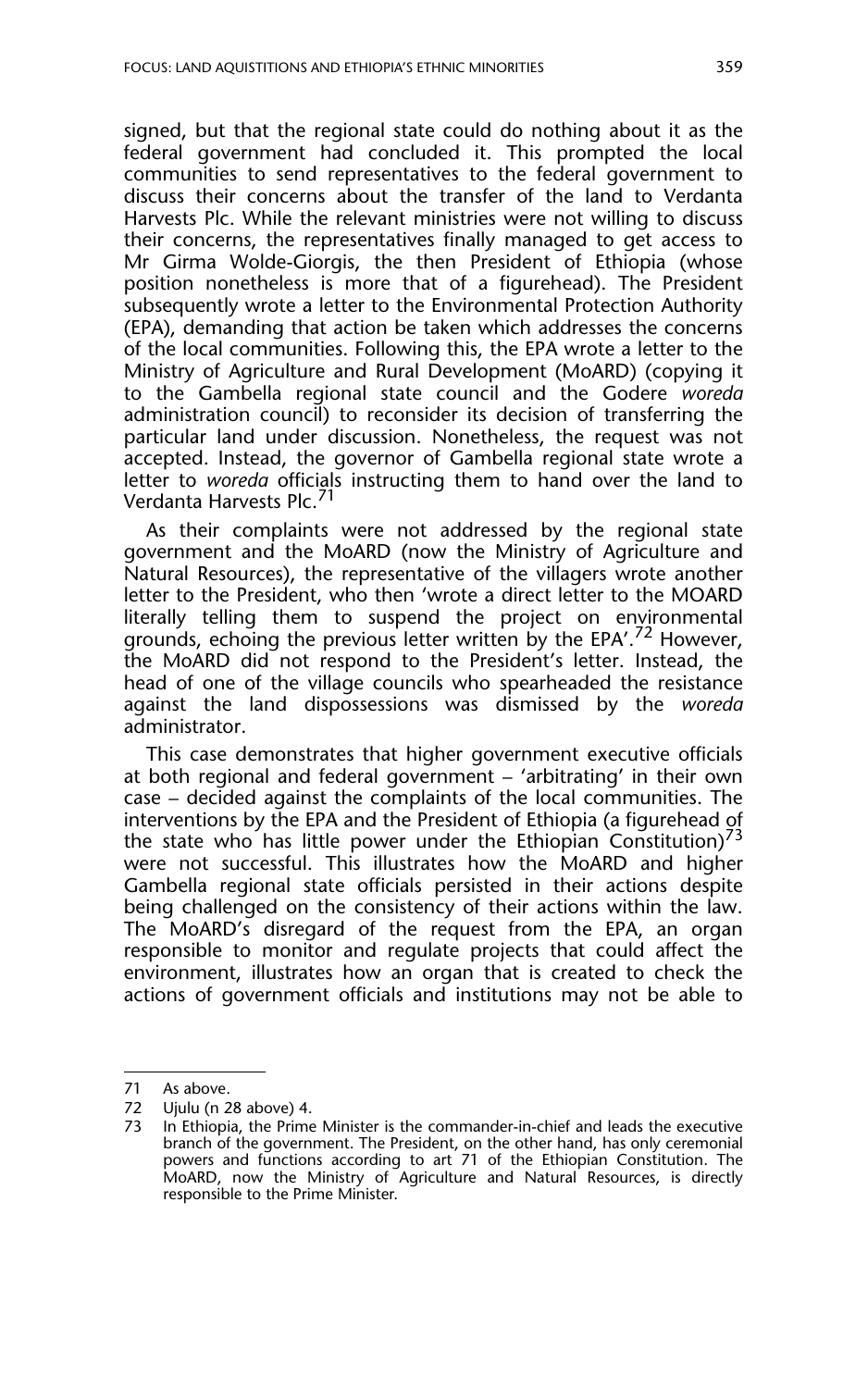discharge its responsibility in the face of government officials whose powers in practice apparently are unchallengeable.

With the absence of an independent judicial organ or any other independent organ that checks the actions of the MoARD and Gambella regional authorities, the local communities affected by the allocation of their land to investors did not have appropriate domestic forums from which they could seek justice. Thus, they were denied both access to justice and the subsequent remedy they might have received.

#### **3.2.2 Possibilities for addressing the challenges related to the participatory rights of ethnic minorities**

Land dispossessions and the subsequent lack of access to justice are not problems occurring only in Ethiopia. Many ethnic minorities have been dispossessed of their land for both commercial and noncommercial purposes in many parts of the world, including in Africa. Some of these communities have not been successful in getting a remedy from domestic forums. However, some experiences show that they have successfully lodged their complaints to regional institutions. In the context of Africa, the complaints filed by the Endorois communities in Kenya<sup>74</sup> and the Ogoni people in Nigeria<sup>75</sup> before the African Commission on Human and Peoples' Rights (African Commission) and the subsequent decisions rendered can be cited as instances where regional institutions played an important role in terms of providing access to justice and remedies to communities that have not been able to obtain justice from domestic forums. Similarly, local communities in Ethiopia affected by the large-scale land acquisitions can resort to regional institutions, including the African Commission, to seek a remedy against their land dispossessions. As will be noted below, in addition to regional judicial institutions, individuals and civil society organisations can assist these communities in their pursuit of justice.

In the *Endorois* case, the complainants alleged that the government of Kenya forcefully had removed them from their ancestral land to make way for a game reserve 'without proper prior consultations, adequate and effective compensation'.<sup>76</sup> This eviction prevented them from accessing vital resources for their survival. The complainants alleged that the Kenyan government's measures violated the Kenyan Constitution, the African Charter on Human and Peoples' Rights (African Charter) and international law.<sup>77</sup> The complains were lodged by two advocacy organisations, namely, the

<sup>74</sup> *Centre for Minority Rights Development & Others v Kenya* (2009) AHRLR 75 (ACHPR 2009) (*Endorois* case).

<sup>75</sup> *Social and Economic Rights Action Centre (SERAC) & Another v Nigeria* (2001) AHRLR 60 (ACHPR 2001) (*SERAC* case).

<sup>76</sup> *Endorois* case (n 74 above) para 2.

<sup>77</sup> As above.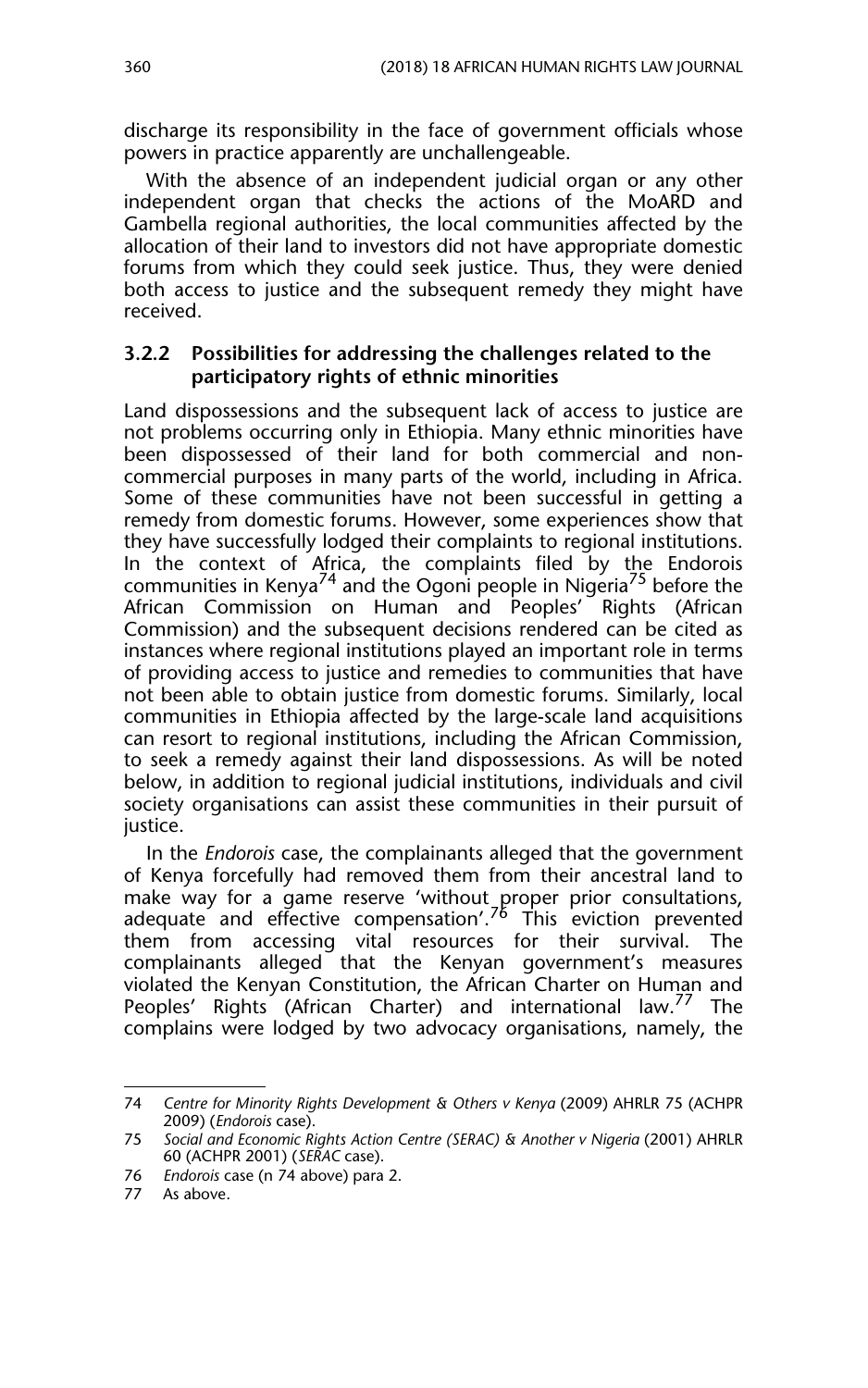Centre for Minority Rights Development (CMRD), an organisation based in Kenya, and the Minority Rights Group International (MRGI) on behalf of the Endorois community.

It is beyond the scope of this article to discuss the details of the case. However, briefly stated, on the facts of the case the African Commission found that the Endorois community had been arbitrarily dispossessed of their land. The Commission noted that no effective consultations had been undertaken.<sup>78</sup> It further noted that 'no collective land of equal value was ever accorded'.<sup>79</sup> The Endorois rather were 'relegated to semi-arid land, which proved unsustainable for pastoralism, especially in view of the strict prohibition on access to the lake area's medicinal salt licks or traditional water sources'. 80 Finally, the African Commission ruled that the Kenyan state should implement the following relief, among others: to restitute the Endorois land; to pay adequate compensation to the community for the loss suffered; and to allow unrestricted access in the appropriated land for the community's cultural activities and for the grazing of their cattle.

In the *SERAC* case, the complainants alleged violations by the Nigerian government of the rights of the Ogoni people as a result of irresponsible oil development practices in their territories. One of the violations cited by the complainants was the right of the Ogoni people to freely dispose of their land resources under article 21 of the African Charter. On the facts, the African Commission ruled that 'contrary to its Charter obligations and despite such internationally established principles, the Nigerian government has given the green light to private actors, and the oil companies in particular, to devastatingly affect the well-being of the Ogonis', and it found the government to be in violation of a number of rights, including article  $\overline{2}1$  of the African Charter.<sup>81</sup> The legal recourse of the Ogoni people to the African Commission was assisted by two non-governmental organisations (NGOs). These were the Social and Economic Rights Action Centre (SERAC), based in Nigeria, and the Centre for Economic and Social Rights (CESR), based in New York, United States.

Important lessons may be drawn from these cases. The cases demonstrate the important role regional institutions, in this case the African Commission, can play in becoming a forum for communities to access justice, especially when efforts to seek a remedy at national level are unsuccessful. Local communities in the Gambella and Benishangul-Gumuz regions (affected by the large-scale land dispossessions discussed earlier) can lodge complaints before the African Commission to obtain a ruling in their favour. That said, domestic legal remedies, particularly from the House of the

<sup>78</sup> *Endorois* case (n 74 above) paras 290 & 297.

<sup>79</sup> *Endorois* case paras 286 & 268.

<sup>80</sup> *Endorois* case para 286.

<sup>81</sup> *SERAC* case (n 75 above) para 58.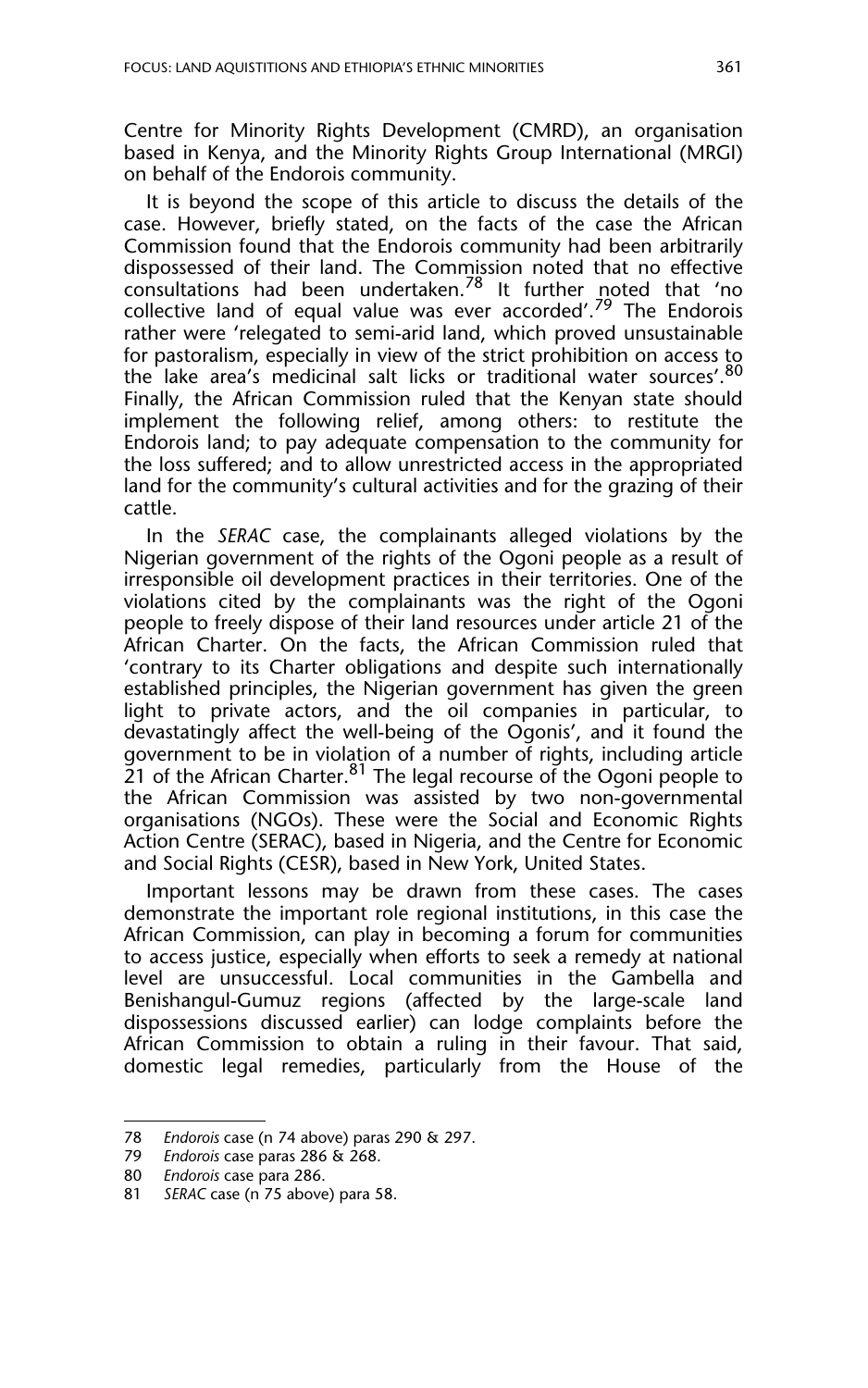Federation, should be sought before lodging complaints before the African Commission.

Furthermore, many communities in the Gambella and Benishangul-Gumuz regions qualify to be indigenous peoples.<sup>82</sup> They can thus lodge their complaints as indigenous peoples, as the Endorois community did, to benefit from the rights of peoples enshrined under the African Charter. The legal concept of indigenous peoples can have some strategic use to draw attention to the necessity of maintaining access and ties to, and control over, their traditional land, thereby contributing towards a successful legal challenge against the dispossession of their land.<sup>83</sup>

This is not to suggest that the African Commission can force the Ethiopian government to change its behaviour on how it acts in relation to the utilisation of ethnic minorities' land resources. Admittedly, the Commission's rulings may not be implemented by the government. However, rulings by regional institutions can have farreaching implications in deterring the arbitrary actions of government officials in the future. Regional institutions, including the African Commission, in the context of ethnic minorities in Ethiopia, can be used as forums where communities can increase their visibility in their resistance against the violation of their rights. Such forums can also be used to produce, to borrow words from Allo, 'knowledge and counter-narrative for peoples who can use that narrative to challenge the government in terms of their engagement with various institutions'.<sup>84</sup> Thus, regional institutions, including the African Commission, can serve as institutions that produce discursive tools through which the actions of government officials are challenged and delegitimised. This is likely to contribute towards pressurising the government to change its behaviour, at least in the longer term.

Furthermore, these cases demonstrate that individuals and civil society organisations can play an important role in assisting communities in their effort to challenge land dispossession. Apparently it is difficult for communities in the lowlands of Ethiopia to have easy access to regional institutions, given their financial constraints and limited legal and technical expertise. In the *Endorois* and *SERAC* cases, such constraints apparently were overcome through the assistance of civil societies based at home and elsewhere.

Such experience can be particularly relevant to challenge land dispossessions of local communities in Ethiopia. The role of organisations in voicing the concerns of vulnerable groups in Ethiopia

<sup>82</sup> See, eg, African Commission & IWGIA *Report of the African Commission's Working Group of Experts on Indigenous Populations/Communities*, adopted at the 34th session of the African Commission (2003) 18.

<sup>83</sup> See, eg, F Viljoen *International human rights law in Africa* (2012) 233.

<sup>84</sup> A Allo, London School of Economics Africa summit, 2017.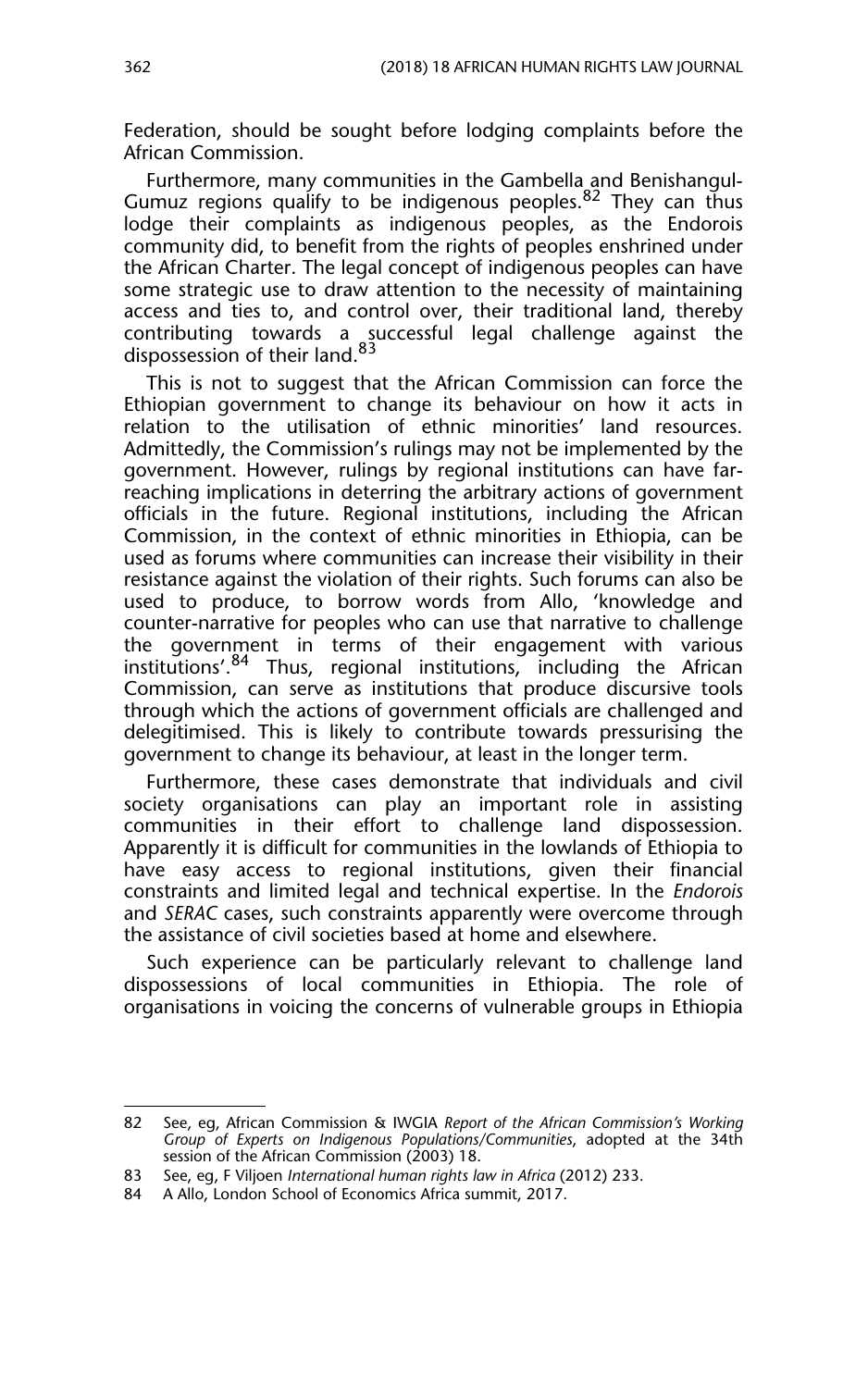is limited. $85$  This is particularly the case following the enactment of the Charities and Societies Proclamation,86 which restricted the financial sources of civil society organisations engaged in advocacy and human rights issues.<sup>87</sup> With the limited capacity of domestic civil society organisations in Ethiopia, co-operation between individuals or civil society organisations based in Ethiopia and international organisations or individuals abroad may prove to be useful in assisting to bring a successful legal challenge before the African Commission.

This is not to suggest that regional institutions, including the African Commission, can be a panacea for all rule of law challenges ethnic minorities in the lowlands of Ethiopia face in controlling and exploiting their land resources. It is rather to suggest that this can partly contribute towards redressing the injustices related to largescale land dispossession.

### **4 Conclusion**

This article illustrates the challenges facing the rule of law with regard to the constitutional rights of Ethiopia's ethnic minorities, by taking as a case study the government's measures in large-scale agricultural land acquisitions in the Gambella and Benishangul-Gumuz regions. The Ethiopian Constitution confers extensive rights on ethnic communities, including the right of self-determination and the corollary right of participation in projects affecting the utilisation of land resources. However, the enforcement of the legal rhetoric of selfdetermination and participation of ethnic minorities in decisions affecting the utilisation of their land resources, especially in the Gambella and Benishangul-Gumuz regions, where most of the current large-scale land acquisitions have been taking place, has been dismal.

The article discussed some of the challenges to the rule of law in Ethiopia by focusing on the transfer of constitutionally-enshrined power from regional states to the federal government in the name of delegation and the challenges in the participation of ethnic minorities in decisions affecting the utilisation of their land resources. Government officials at both federal and regional levels transferred power from regional states to the federal government, apparently against the letter and the spirit of the Ethiopian Constitution. There was also no prescribed law on the basis of which such delegation

<sup>85</sup> For further details see D Rahmato 'Civil society organisations in Ethiopia' in B Zewde & S Pausewang (eds) *Ethiopia: The challenge of democracy from below* (2002) 103-119; K Berhanu 'The role of NGOs in protecting democratic values: The Ethiopian experience' in Zewde & Pausewang (above) 120-129.

<sup>86</sup> Proclamation to Provide for the Registration and Regulation of Charities and Societies, Proclamation 621/2009, *Federal Negarit Gazeta*, 15th Year No 25 (Charities and Societies Proclamation).

<sup>87</sup> According to art 2(2) of the Charities and Societies Proclamation, a minimum of 90% of the income of any advocacy and human rights organisation in Ethiopia has to come from a domestic source.